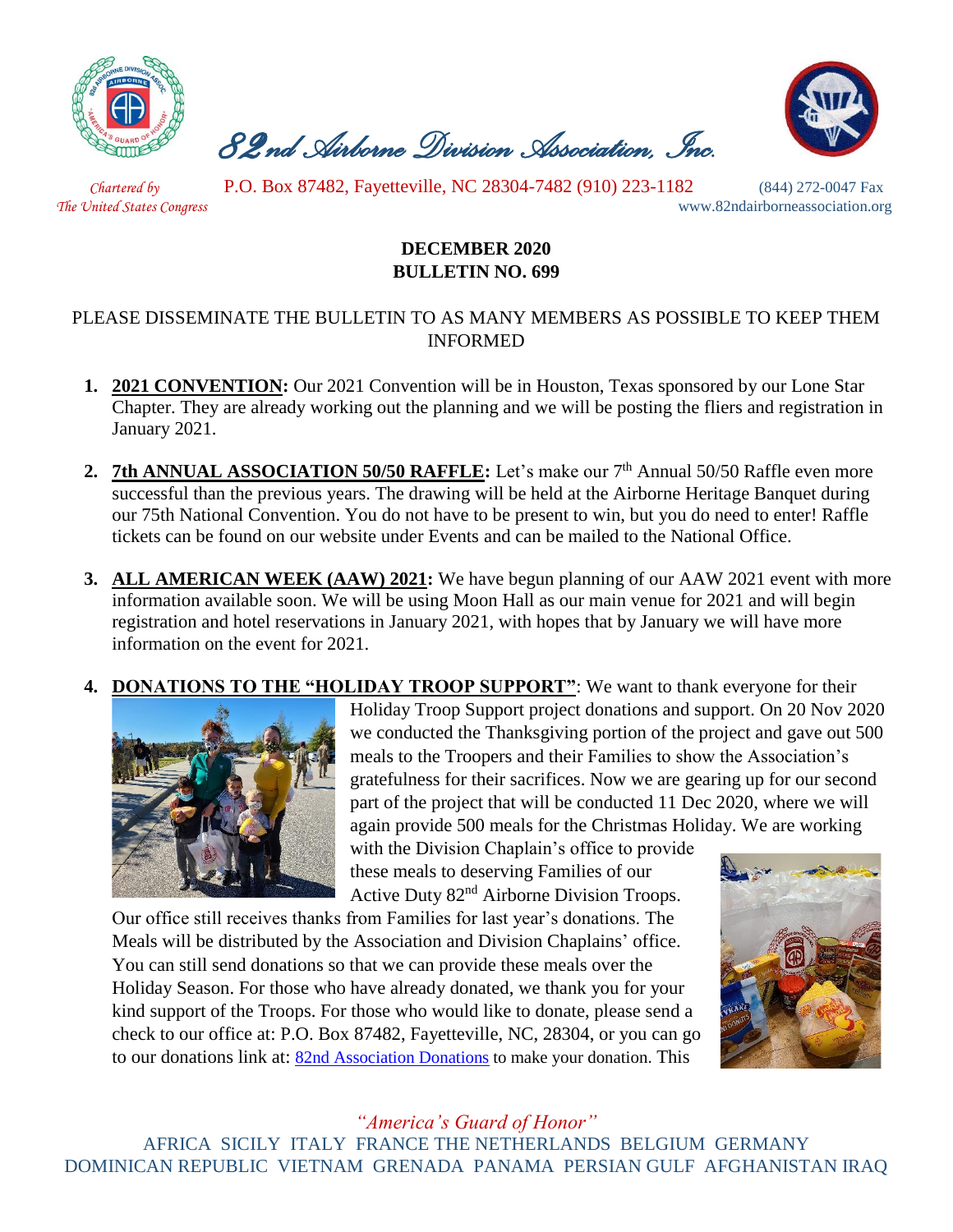



program is having a direct impact on the lives of our Troopers and their Families and will also provide meals to the Families of our Deployed Troopers. Thank you for your support.

- **5. CERTIFICATES OF APPRECIATION and MERIT:** This is the time of year that Chapters recognize members or businesses for their support of the goals of the Association. You can request a Certificate through the National Office via email. The cost of each Certificate is \$5.00, which includes shipping and handling.
- **6. 2020 CONVENTION COIN AVAILABLE**: Even though the 2020 Convention has been cancelled,



Lone Star Texas Chapter has produced a 74<sup>th</sup> Convention coin commemorating the 75<sup>th</sup> Anniversary of WWII Victory which is available for purchase. The price is \$15 per coin and postage is \$5.00 for 1-10 coins. Please make checks payable Lone Star Chapter, and mail to 5427 Weston Drive, Fulshear, TX 77441-4127. You can also call 281-814-2377, if you have any questions. Front Back



- **7. NATIONAL OFFICERS FOR 2021:** The following will assume/continue office effective 1 January 2021:
	- **a.** President Steven Copening (Central Pennsylvania Chapter) was elected.
	- **b.** Vice President Gary Covey (Tillman E. Beikes Indianapolis All Airborne Chapter) was elected.
	- **c.** National Secretary Maggie Peppers (Donald Lassen/Atlanta AA Chapter) was elected.
	- **d.** National Treasurer William Waller (Kentucky Airborne Chapter) was re-elected.
- **8. NOMINATIONS FOR NATIONAL OFFICERS:** We encourage Chapters to begin looking at prospective nominees for the 2022 Board of Directors. These are very important positions within the Association and ones that will allow members to assist the Association in its continued success.
- **9. CHANGE IN CHAPTER OFFICERS**: *When your Chapter elects new Officers please notify the National Office so that we can update our records*. We have a new form for this report and will be emailing it to all the Chapters. Elected Chapter Officers must be members in good standing and annual members must be current. Please provide names and contact information of Chapter Officers (EVEN IF THERE ARE NO CHANGES) to National annually so that we can update our files, the Paraglide and the Association website. *Please be sure to give any newly elected Chairmen access to the Chapter email account*. If there are any problems with gaining access, please contact the National Office for assistance. We have a new form for this report and will be emailing it to all the Chapters.
- **10. 2021 ASSOCIATION ALUMNI PUBLICATION:** The Association sponsored 2021 Alumni book information gathering period will end soon, and the publishing phase will begin. The book release date is planned for June-July 2021. The book will be similar to the 2016 Alumni book with Members being able to have their entries published in the book **free of charge**. **There is no charge unless the Member**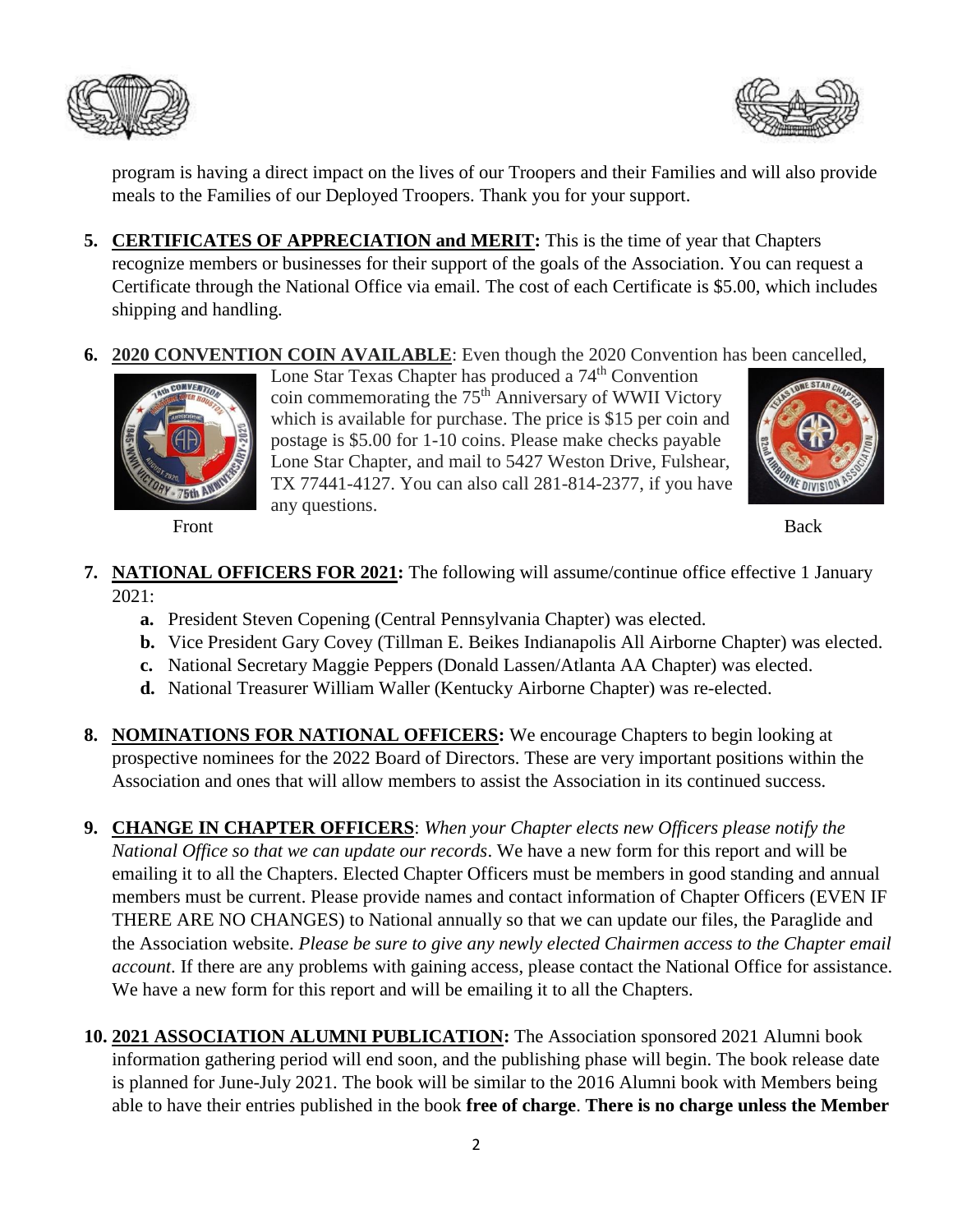



**wishes to purchase the book. There is no obligation to purchase the book**. There is an example on the Association website at: [https://www.82ndairborneassociation.org/book.html,](https://www.82ndairborneassociation.org/book.html) of the postcard that has been mailed to Members and the email that has been sent to Members. The examples have also been emailed to the Chapter emails, and posted to the Association Facebook page, so Members can see an example of the official mailings that are going to be sent. If any Member has an issue with PCI, the company doing the book, please call our office if you cannot resolve it with the company, and we will address any concerns. **We do not want any Member feeling obligated or pressured into purchasing this book. We encourage you to purchase the book only if you want to. We have also posted a list of the prices on our website at:** [https://www.82ndairborneassociation.org/assets/pci-product-pricing](https://www.82ndairborneassociation.org/assets/pci-product-pricing-and-pictures.pdf)[and-pictures.pdf.](https://www.82ndairborneassociation.org/assets/pci-product-pricing-and-pictures.pdf) **This is a list of all items that are for sale. Please only purchase items that you truly want.** Overall PCI has received high ratings by most Members whom they have contacted, but we do want to address any issues that may arise.

We hope that all our Members who purchase the book will be happy with their purchase. There will be more information sent to Chapters and Members as this project moves forward.

**11. ASSOCIATION ALL AMERICAN WEEK COIN:** We are running low on **t**he AAW 2020 coin and there will not be additional coins ordered.



Coins are available at the following link for \$16: <https://www.82ndairborneassociation.org/shop.html> **It is a unique coin and they are almost gone! Get it now.**



Front Back

#### **12. OPERATION BOURBON: STILL AVAILABLE FOR**

**PURCHASE -** The 82nd Airborne Division Association has designed and sponsored an 82nd Airborne Division bourbon bottle. It is now available through Boundary Oak Distillery. The Association will not be selling the bottle. It will only be available through Boundary Oak Distillery. It is an awesome dedication to the Division and has already sold out on the initial 2500 bottles. The preorders for the Association bottle with a Maroon Wax seal has already begun. In August 2020, the bottle became available at numerous class six stores and you can also work with a local liquor store to order these bottles. We have also posted images of the bottle on our Facebook page with links to how to purchase the bottle. Members who have purchased and tasted the Bourbon have been very impressed. I think the Association has done an excellent job in selecting and designing this bottle and if you have not looked into it yet, I urge you to do so.



To order call: 270-351-2013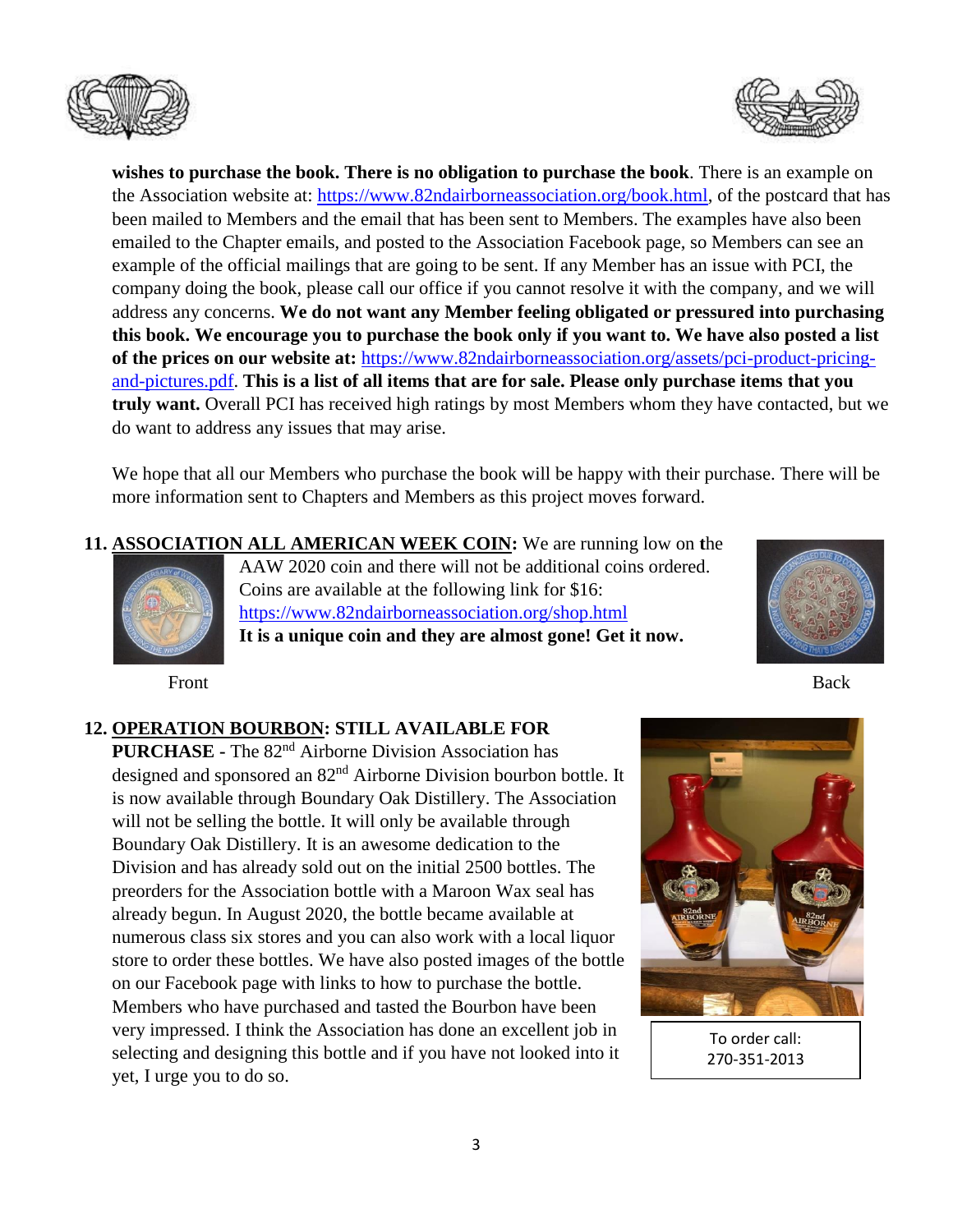



## **13. ATTENDANCE OF NATIONAL OFFICERS: Due to the Corona Virus pandemic, until further notice Directors will not be attending any events.**

- **14. CURRENT PROJECTS OF THE ASSOCIATION:** This is a list of some of the Projects the Association has approved for working on in 2020:
	- **a. Support for deployed Troopers of the 82nd Airborne Division:** Currently supporting redeployed Troopers placed in quarantine at Ft Bragg by arranging liquid refreshments to the Troops. Our Association stands ready to provide support to our Deployed Troopers as they protect our Nation. The more donations we receive, the more we can do to support our Troopers while they are deployed. Help us to show these Troopers our gratitude for their sacrifices.
	- **b. Holiday Troop Support 2020:** This year will be our 5<sup>th</sup> Annual "Holiday Troop Support" and we will again provide over 1000 meals to young Troopers and their Families over the Thanksgiving and Holiday Season to insure the Families of young  $82<sup>nd</sup>$  Troopers have bountiful Holiday meals over the Thanksgiving and Christmas Season (will be accomplished through corporate, Chapter and individual donations).



- **c. Increasing Support for Dependent Children of 82nd Airborne Division Fallen Heroes:** The 82<sup>nd</sup> Airborne Division Association is currently looking into projects to increase our support of the Dependent Children of our 82nd Airborne Division Fallen Heroes. We believe it is our obligation to work to ensure continued support of these Dependent Children and we are working hard to develop plans and funding to accomplish it. We will provide more information as our planning progresses.
- **15. DONATIONS TO GENERAL FUND:** We are asking for help from our Members in working through the cancellation of our Association events. These cancellations have caused the Association the loss of fund-raising opportunities, and we are asking for your help, through donations, to help make up for these losses of funds. Several Association Chapters have stepped up to the challenge and provided awesome funding support to the Association. I want to remind you that all of the projects that the Association is hoping to continue in 2021 will take funding and we hope you will see the value in these projects. Please help us to realize the success of all our upcoming projects so that we can continue to Troopers and Families of our 82<sup>nd</sup> Airborne Division.
- **16. ASSOCIATION CHAPTER 501(c)3 STATUS:** The IRS has asked the National Office to submit further justification for approving the 501(c)3 status for our Association Chapters, and we have submitted the further documents for consideration. Please be patient and we will keep you advised of our progress.
- **17. COMBINED FEDERAL CAMPAIGN:** *Please help!* Chapters and Members are encouraged to contact local businesses for tax deductible donations for the 82nd Airborne Division Association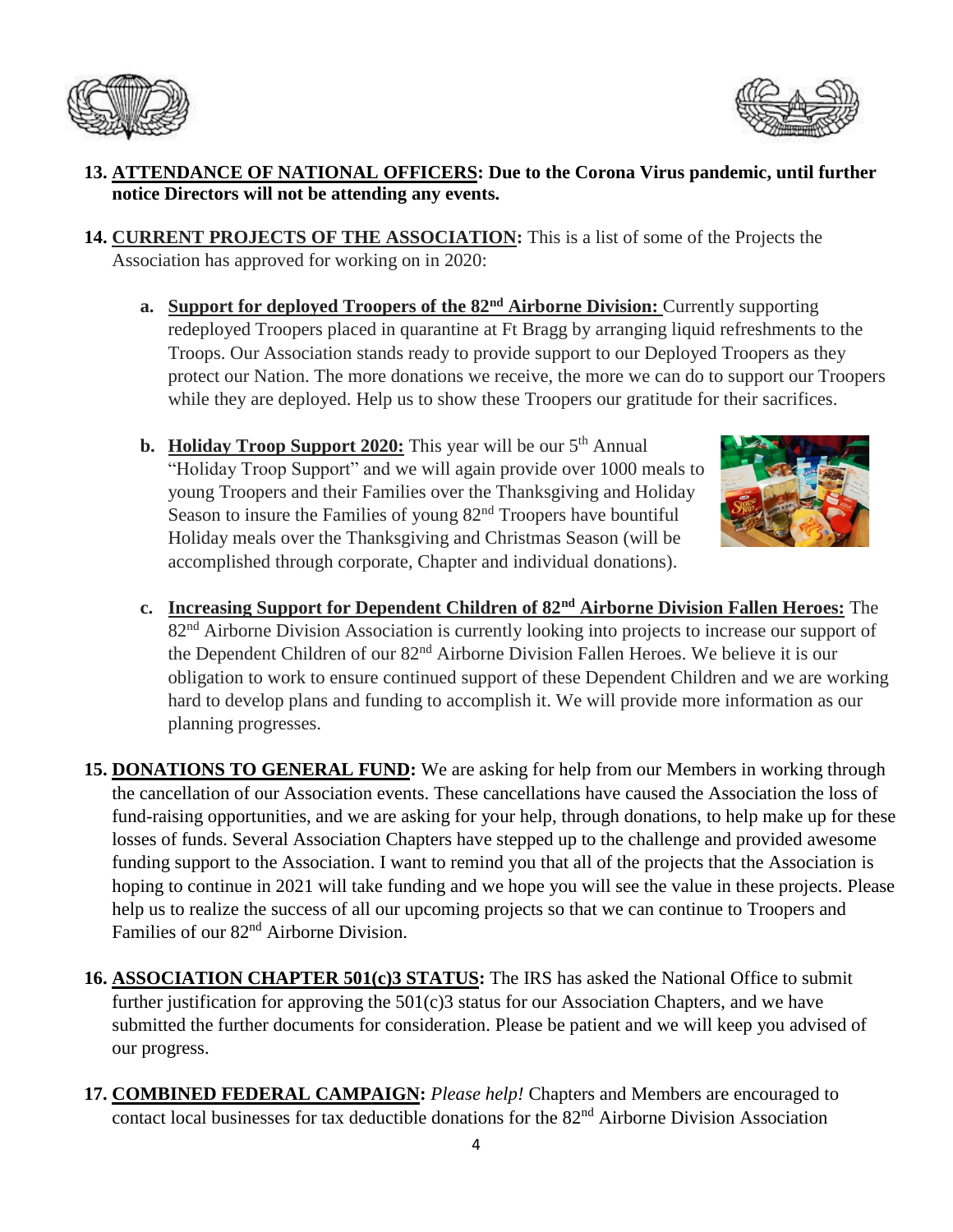



Education Fund. The 82<sup>nd</sup> Airborne Division Association Educational Fund benefits our Dependent Children and young Paratroopers who have recently left the service and is a tax-exempt organization under the provisions of Section 501(c)3 of the Internal Revenue code.

- **18. NOVEMBER IS EDUCATIONAL FUND MONTH:** We are intent on aiding deserving students and troopers returning to civilian life. Please keep in mind that November is Educational Fund Month. Please make an extra effort to canvass local businesses to solicit funds. Remember that the Fund is an IRS 501(c)3 entity and all donations are tax deductible. Donations should be mailed to the National Office at P.O. Box 87482, Fayetteville, NC 28304.
- **19. WEBSITE UPDATES:** Over the next few months we will be making updates to our website. This should not cause any issues for your use, but if you are unable to enter certain pages please check back later to see if the problem persists. If it does, please call our office for assistance.
- **20. ONLINE SUPPORT DOCUMENTS:** The National office has posted documents on our webpage in the Quick Links / Forms & Resources folder on our website to assist the Chapters. These include forms for Chapter Continuity and Chapter Startup. Please look over these forms and use them as needed.
- **21. ASSOCIATION SUSPENSES/DEADLINES:** Please note the following Association deadlines (all information should be sent to the Executive Director, unless otherwise noted): None
- 22. 82d AIRBORNE ASSOCIATION USAA CREDIT CARD: Check out the 82<sup>nd</sup> Airborne Division Association's co-branded cards. These cards display a Paratrooper under the silk on the front. It's a very nice card to have. To get a co-branded Association card, please call 855-755-8263 or go to [www.usaa.com/82nd](http://www.usaa.com/82nd) . If you use a credit card, please choose the card that supports the Association.
- **23. E-NEWS BULLETIN:** *Get Army and Airborne related news directly to your emails!* Members who insure they shared their email address with the Association will receive our E-news bulletin which contains informative articles about the 82<sup>nd</sup> Airborne Division, the Airborne community, the Military, Veterans issues, and even Association related articles, and links to our Bulletins, the Paraglide Magazine, and Fliers and Registration forms for Association Event. If you are not receiving the E-news bulletin to your email just send us your email address and we will add you to the list. Although we have had requests, we are only offering this benefit to our Association members. Sign up today and keep up to date on Airborne issues!
- **24. WITHIN THE DIVISION AND FORT BRAGG:** Please visit the following 82d Airborne Division websites to find out what is happening within the Division and sign up for our E-News bulletin: <http://www.dvidshub.net/image> and [http://www.bragg.army.mil/82nd/pages/default.aspx.](http://www.bragg.army.mil/82ND/Pages/default.aspx) Also, don't forget to check out the Division's Facebook page<https://www.facebook.com/82ndAirborneDivision>
- **25. ASSOCIATION UPCOMING EVENTS:** *Support our Chapters!* Please announce the following upcoming regional events at Chapter meetings, via the Chapter newsletter and website. Registration and information on these events were published in the Paraglide and/or on the Association's website at the